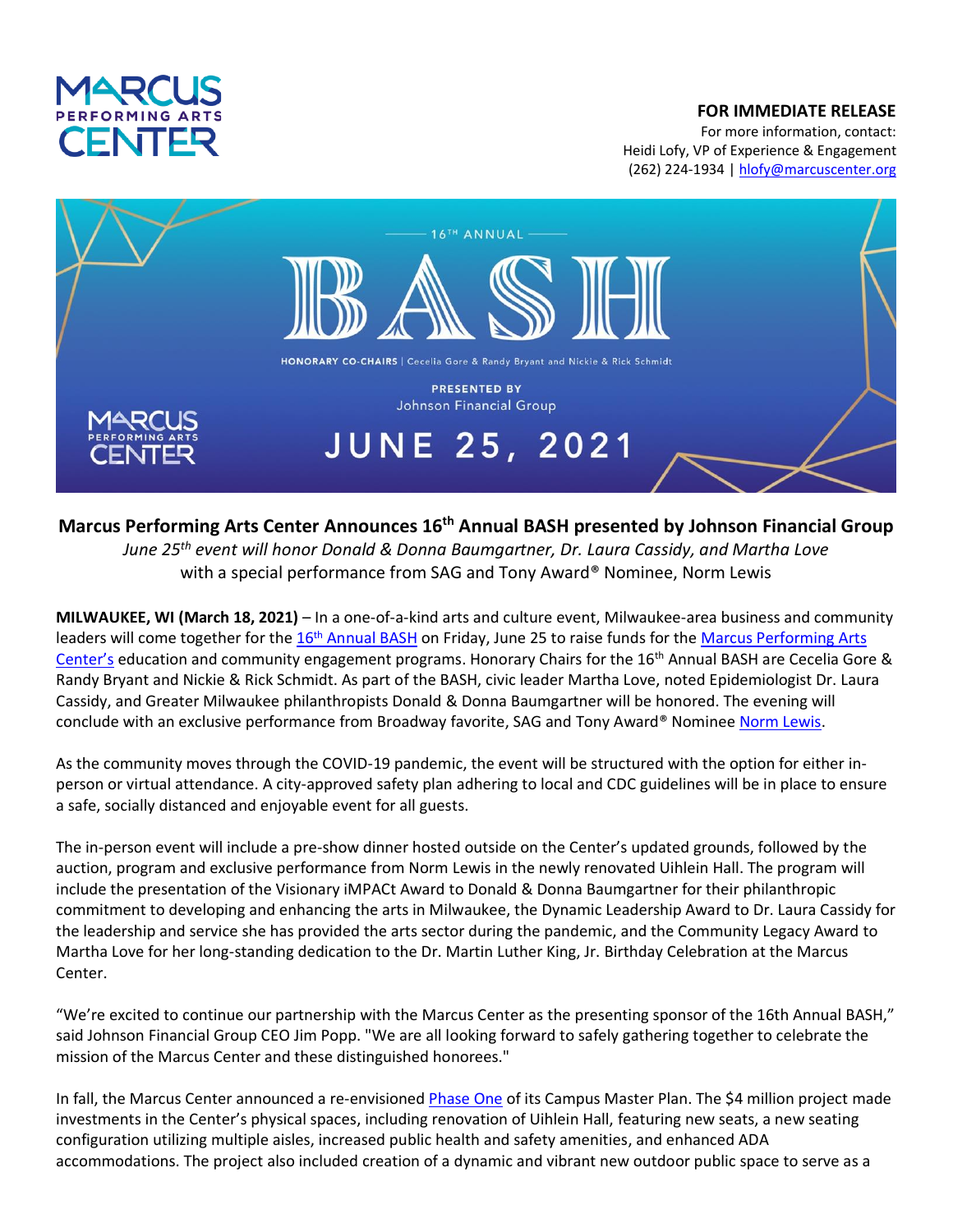forum for safe, accessible and socially-distanced programming for the Marcus Center, as well as enhanced cleaning practices in all high-traffic patron and artist spaces focusing on quality, efficiency, health and safety. The BASH will be the first program presented by Marcus Center to be held in the newly renovated Uihlein Hall and Outdoor Grounds.

"Last week marked a full year since Broadway and the live performing arts went dark," said Marcus Center President & CEO Kendra Whitlock Ingram. "We are so grateful to our community of supporters who have stood with us throughout this past year to ensure that the Marcus Center continues to serve as a gathering place for all. We are excited that our official return to live performing arts will take place at the BASH, and we look forward to bringing our community together for this celebratory evening."

The 16th Annual BASH is presented by Johnson Financial Group. Single ticket prices for the BASH are \$300 and sponsorships are available ranging from \$3,000 to \$25,000. For more information or to sponsor the BASH, contact Jennifer Grokowsky at [jgrokowsky@marcuscenter.org](mailto:jgrokowsky@marcuscenter.org) or (414) 502-7206.

## **About Norm Lewis**

NORM LEWIS can currently be seen starring in the SAG, Critic's Choice, and NAACP Image Award-nominated Netflix film "Da 5 Bloods" by Spike Lee and in the Hulu miniseries, *Mrs. America.* He was previously seen in the NBC television special, "Jesus Christ Superstar Live in Concert!," alongside John Legend, Sara Bareilles, and Alice Cooper. He recently appeared in the Broadway revival of *Once on This Island* and as Sweeney Todd in the Off-Broadway production of *Sweeney Todd: The Demon Barber of Fleet Street* at the Barrow Street Theatre, receiving the AUDELCO Award for his performance. In May 2014, he made history as *The Phantom of the Opera*'s first African American Phantom on Broadway.

He has been seen on PBS in the Live From Lincoln Center productions of *Showboat* with Vanessa Williams, *Norm Lewis: Who Am I?,* and *New Year's Eve: A Gershwin Celebration* with Diane Reeves, as well as *American Voices* with Renée Fleming and the PBS Special *First You Dream – The Music of Kander & Ebb*. He can be seen recurring in the VH1 series, *Daytime Divas,* also alongside Vanessa Williams. His additional television credits include *Better Things*, *The Unbreakable Kimmy Schmidt, Bull, Chicago Med, Gotham, The Blacklist,* and *Blue Bloods*, as well as in his recurring role as Senator Edison Davis on the hit drama *Scandal.*

Mr. Lewis is a proud founding member of Black Theatre United, an organization which stands together to help protect Black people, Black talent and Black lives of all shapes and orientations in theatre and communities across the country. He received Tony, Drama Desk, Drama League, and Outer Critics Circle award nominations for his performance as Porgy in the Broadway production of *The Gershwins' Porgy & Bess*. Other Broadway credits include *Sondheim on Sondheim, The Little Mermaid, Les Misérables, Chicago, Amour, The Wild Party, Side Show, Miss Saigon*, and *The Who's Tommy*. In London's West End, he has appeared as Javert in *Les Misérables* and *Les Misérables: The 25th Anniversary Concert*, which aired on PBS.

Off-Broadway, Mr. Lewis has performed in *Dessa Rose* (Drama Desk nomination, AUDELCO Award), Shakespeare in the Park's *The Tempest*, *The Two Gentlemen of Verona* (Drama League nomination), *Captains Courageous*, and *A New Brain*. His regional credits include Porgy in *The Gershwins' Porgy and Bess* (A.R.T.), *Ragtime, Dreamgirls* (with Jennifer Holliday), *First You Dream, Sweeney Todd*, and *The Fantasticks*.

His additional film credits include *Magnum Opus, Winter's Tale, Sex and the City 2, Confidences,* and *Preaching to the Choir.*

Norm's albums, "The Norm Lewis Christmas Album" & "This is The Life," can be found on Amazon.com as well as cdbaby.com.

## **About Marcus Performing Arts Center**

Established in 1969, the Marcus Performing Arts Center (MPAC) is the premier performing arts community gathering space in Southeastern Wisconsin, bringing high-quality arts and cultural programming to the region. As a mission-based